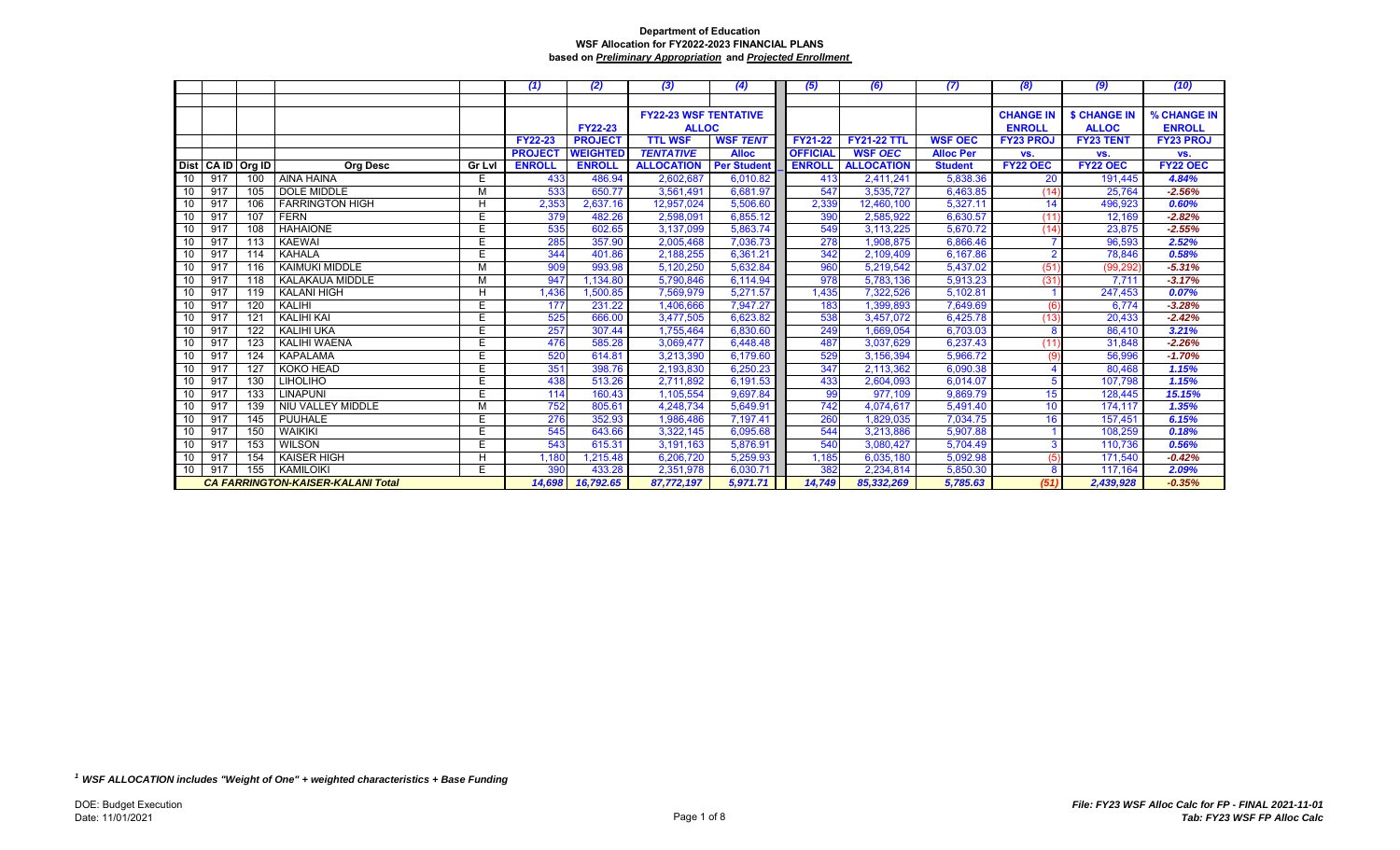|                 |                                            |                  |                                  | (1)            | (2)             | (3)                          | (4)                | (5)             | (6)                | (7)              | (8)              | (9)              | (10)             |
|-----------------|--------------------------------------------|------------------|----------------------------------|----------------|-----------------|------------------------------|--------------------|-----------------|--------------------|------------------|------------------|------------------|------------------|
|                 |                                            |                  |                                  |                |                 |                              |                    |                 |                    |                  |                  |                  |                  |
|                 |                                            |                  |                                  |                |                 | <b>FY22-23 WSF TENTATIVE</b> |                    |                 |                    |                  | <b>CHANGE IN</b> | \$ CHANGE IN     | % CHANGE IN      |
|                 |                                            |                  |                                  |                | <b>FY22-23</b>  | <b>ALLOC</b>                 |                    |                 |                    |                  | <b>ENROLL</b>    | <b>ALLOC</b>     | <b>ENROLL</b>    |
|                 |                                            |                  |                                  | <b>FY22-23</b> | <b>PROJECT</b>  | <b>TTL WSF</b>               | <b>WSF TENT</b>    | <b>FY21-22</b>  | <b>FY21-22 TTL</b> | <b>WSF OEC</b>   | <b>FY23 PROJ</b> | <b>FY23 TENT</b> | <b>FY23 PROJ</b> |
|                 |                                            |                  |                                  | <b>PROJECT</b> | <b>WEIGHTED</b> | <b>TENTATIVE</b>             | <b>Alloc</b>       | <b>OFFICIAL</b> | <b>WSF OEC</b>     | <b>Alloc Per</b> | VS.              | VS.              | VS.              |
|                 | Dist CA ID                                 | Org ID           | <b>Org Desc</b><br><b>Gr Lvl</b> | <b>ENROLL</b>  | <b>ENROLL</b>   | <b>ALLOCATION</b>            | <b>Per Student</b> | <b>ENROLL</b>   | <b>ALLOCATION</b>  | <b>Student</b>   | FY22 OEC         | <b>FY22 OEC</b>  | <b>FY22 OEC</b>  |
| 10              | 919                                        | 101              | <b>ALA WAI</b><br>E.             | 379            | 472.17          | 2,546,334                    | 6,718.56           | 374             | 2,436,954          | 6,515.92         | 5                | 109,380          | 1.34%            |
| 10              | 919                                        | 102              | Ë<br><b>ALIIOLANI</b>            | 244            | 285.68          | 1,652,815                    | 6,773.83           | 246             | 1,619,249          | 6,582.31         | (2)              | 33,566           | $-0.81%$         |
| 10              | 919                                        | 103              | ANUENUE<br>K <sub>12</sub>       | 496            | 552.65          | 3,358,739                    | 6,771.65           | 502             | 3,312,493          | 6,598.59         | (6)              | 46,246           | $-1.20%$         |
| 10              | 919                                        | 104              | <b>CENTRAL MIDDLE</b><br>M       | 337            | 412.83          | 2,420,516                    | 7,182.54           | 336             | 2,349,137          | 6,991.48         |                  | 71,379           | 0.30%            |
| 10              | 919                                        | 109              | E.<br><b>HOKULANI</b>            | 262            | 294.28          | 1,689,662                    | 6,449.09           | 271             | 1,681,891          | 6,206.24         | (9)              | 7,771            | $-3.32%$         |
| 10              | 919                                        | 110              | <b>JARRETT MIDDLE</b><br>M       | 277            | 324.84          | 1,992,176                    | 7,191.97           | 266             | 1,883,519          | 7,080.90         | 11               | 108,657          | 4.14%            |
| 10              | 919                                        | 111              | E<br><b>JEFFERSON</b>            | 357            | 439.24          | 2,377,881                    | 6,660.73           | 361             | 2,334,099          | 6,465.65         | (4)              | 43,782           | $-1.11%$         |
| 10              | 919                                        | 112              | Ë<br>KAAHUMANU                   | 469            | 591.22          | 3,097,077                    | 6,603.58           | 433             | 2,792,555          | 6,449.32         | 36               | 304,523          | 8.31%            |
| 10              | 919                                        | 115              | H<br><b>KAIMUKI HIGH</b>         | 640            | 716.39          | 3,868,473                    | 6,044.49           | 645             | 3,777,229          | 5,856.17         | (5)              | 91,244           | $-0.78%$         |
| 10              | 919                                        | 117              | E<br>KAIULANI                    | 278            | 359.38          | 2,033,460                    | 7,314.61           | 288             | 2,032,082          | 7,055.84         | (10)             | 1,378            | $-3.47%$         |
| 10              | 919                                        | 125              | KAULUWELA<br>E                   | 460            | 583.91          | 3,090,177                    | 6,717.78           | 466             | 3,036,916          | 6,516.99         | (6)              | 53,261           | $-1.29%$         |
| 10              | 919                                        | 126              | M<br>KAWANANAKOA MIDDLE          | 624            | 705.21          | 3,789,853                    | 6,073.48           | 606             | 3,586,599          | 5,918.48         | 18               | 203,253          | 2.97%            |
| 10              | 919                                        | 128              | E<br><b>KUHIO</b>                | 193            | 242.14          | 1,453,371                    | 7,530.42           | 188             | 1,388,633          | 7,386.34         | $\overline{5}$   | 64,739           | 2.66%            |
| 10              | 919                                        | 129              | E<br>LANAKILA                    | 337            | 417.60          | 2,282,455                    | 6,772.86           | 353             | 2,294,556          | 6,500.16         | (16)             | (12, 102)        | $-4.53%$         |
| 10              | 919                                        | 131              | <b>LIKELIKE</b><br>E             | 264            | 338.26          | 1,933,936                    | 7,325.52           | 280             | 1,966,330          | 7,022.61         | (16)             | (32, 394)        | $-5.71%$         |
| 10              | 919                                        | 134              | <b>LINCOLN</b><br>E              | 362            | 429.49          | 2,333,415                    | 6,445.90           | 350             | 2,200,847          | 6,288.14         | 12               | 132,567          | 3.43%            |
| 10              | 919                                        | 135              | Ë<br>LUNALILO                    | 219            | 276.58          | 1,608,472                    | 7,344.62           | 244             | 1,700,302          | 6.968.45         | (25)             | (91, 830)        | $-10.25%$        |
| 10              | 919                                        | 136              | Ë<br><b>MAEMAE</b>               | 666            | 761.86          | 3,902,521                    | 5,859.64           | 659             | 3,727,261          | 5,655.93         |                  | 175,260          | 1.06%            |
| 10 <sup>1</sup> | 919                                        | $\overline{137}$ | Ē<br><b>MANOA</b>                | 507            | 572.12          | 3,002,254                    | 5,921.61           | 502             | 2,897,192          | 5,771.30         | 5                | 105,062          | 1.00%            |
| 10              | 919                                        | 138              | H<br><b>MCKINLEY HIGH</b>        | 1,603          | 1,788.82        | 8,963,039                    | 5,591.42           | 1,573           | 8,520,353          | 5,416.63         | 30               | 442,686          | 1.91%            |
| 10              | 919                                        | 140              | <b>NOELANI</b><br>E              | 407            | 457.57          | 2,468,897                    | 6,066.09           | 418             | 2,448,880          | 5,858.56         | (11)             | 20,018           | $-2.63%$         |
| 10              | 919                                        | 141              | Ë<br>NUUANU                      | 346            | 389.16          | 2,137,554                    | 6,177.90           | 338             | 2,030,216          | 6,006.56         | 8                | 107,338          | 2.37%            |
| 10              | 919                                        | 142              | PALOLO<br>Ë                      | 271            | 352.70          | 1,977,582                    | 7,297.35           | 270             | 1,919,719          | 7,110.07         |                  | 57,863           | 0.37%            |
| 10              | 919                                        | 143              | Ë<br>PAUOA                       | 374            | 436.27          | 2,362,683                    | 6,317.33           | 356             | 2,199,576          | 6,178.59         | 18               | 163,107          | 5.06%            |
| 10              | 919                                        | 146              | ROOSEVELT HIGH<br>H              | 1,423          | 1,513.01        | 7,615,277                    | 5,351.57           | 1,441           | 7,460,167          | 5,177.08         | (18)             | 155,111          | $-1.25%$         |
| 10              | 919                                        | 147              | E<br><b>ROYAL</b>                | 331            | 398.33          | 2,195,744                    | 6,633.67           | 323             | 2,083,364          | 6,450.04         | 8                | 112,381          | 2.48%            |
| 10              | 919                                        | 148              | <b>STEVENSON MIDDLE</b><br>M     | 607            | 682.57          | 3,679,335                    | 6,061.51           | 629             | 3,685,748          | 5,859.69         | (22)             | (6, 413)         | $-3.50%$         |
| 10              | 919                                        | 152              | <b>WASHINGTON MIDDLE</b><br>M    | 558<br>13,291  | 657.83          | 3,547,771                    | 6,358.01           | 593             | 3,633,422          | 6,127.19         | (35)             | (85,652          | $-5.90%$         |
|                 | <b>CA KAIMUKI-MCKINLEY-ROOSEVELT Total</b> |                  |                                  |                | 15,452.09       | 83,381,470                   | 6,273.53           | 13,311          | 80,999,289         | 6,085.14         | (20)             | 2,382,181        | $-0.15%$         |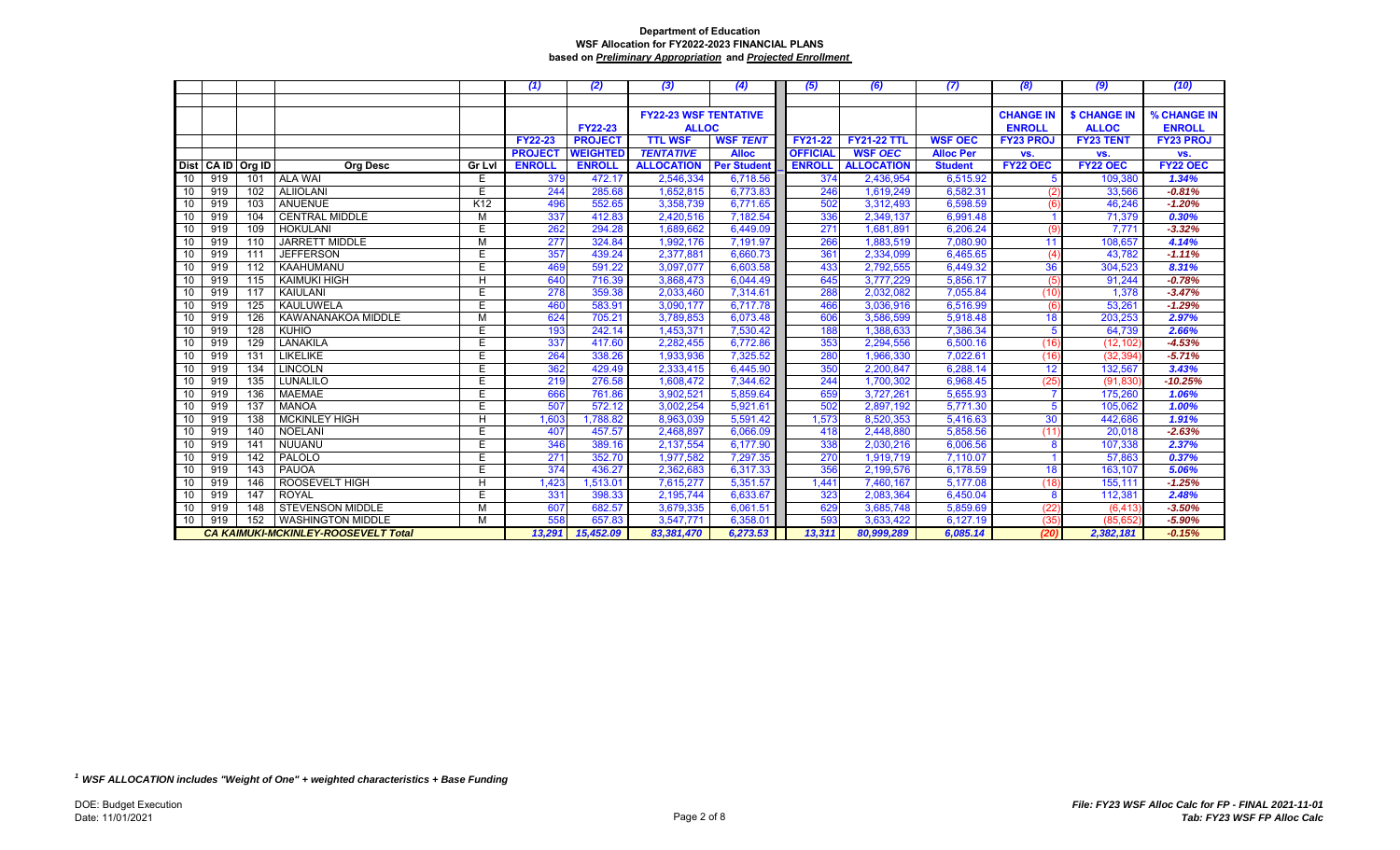|                 |                                    |            |                                                             |               | (1)            | (2)              | (3)                          | (4)                  | (5)             | (6)                    | (7)                  | (8)              | (9)                    | (10)                 |
|-----------------|------------------------------------|------------|-------------------------------------------------------------|---------------|----------------|------------------|------------------------------|----------------------|-----------------|------------------------|----------------------|------------------|------------------------|----------------------|
|                 |                                    |            |                                                             |               |                |                  |                              |                      |                 |                        |                      |                  |                        |                      |
|                 |                                    |            |                                                             |               |                |                  | <b>FY22-23 WSF TENTATIVE</b> |                      |                 |                        |                      | <b>CHANGE IN</b> | <b>\$ CHANGE IN</b>    | % CHANGE IN          |
|                 |                                    |            |                                                             |               |                | <b>FY22-23</b>   | <b>ALLOC</b>                 |                      |                 |                        |                      | <b>ENROLL</b>    | <b>ALLOC</b>           | <b>ENROLL</b>        |
|                 |                                    |            |                                                             |               | <b>FY22-23</b> | <b>PROJECT</b>   | <b>TTL WSF</b>               | <b>WSF TENT</b>      | <b>FY21-22</b>  | <b>FY21-22 TTL</b>     | <b>WSF OEC</b>       | <b>FY23 PROJ</b> | <b>FY23 TENT</b>       | <b>FY23 PROJ</b>     |
|                 |                                    |            |                                                             |               | <b>PROJECT</b> | <b>WEIGHTED</b>  | <b>TENTATIVE</b>             | <b>Alloc</b>         | <b>OFFICIAL</b> | <b>WSF OEC</b>         | <b>Alloc Per</b>     | VS.              | VS.                    | VS.                  |
|                 | Dist CA ID                         | Org ID     | <b>Org Desc</b>                                             | <b>Gr Lvl</b> | <b>ENROLL</b>  | <b>ENROLL</b>    | <b>ALLOCATION</b>            | <b>Per Student</b>   | <b>ENROLL</b>   | <b>ALLOCATION</b>      | <b>Student</b>       | <b>FY22 OEC</b>  | <b>FY22 OEC</b>        | <b>FY22 OEC</b>      |
| 20              | 921                                | 200        | <b>AIEA</b>                                                 | Е             | 296            | 371.79           | 2,078,979                    | 7,023.58             | 313             | 2,110,551              | 6,742.98             | (17)             | (31, 572)              | $-5.43%$             |
| 20              | 921                                | 201        | <b>AIEA INTER</b>                                           | M             | 464            | 518.28           | 2,898,573                    | 6,246.92             | 462             | 2,808,222              | 6,078.40             | $\overline{2}$   | 90,351                 | 0.43%                |
| 20              | 921                                | 202        | AIEA HIGH                                                   | н             | 1,001          | 1,077.47         | 5,553,110                    | 5,547.56             | 1,008           | 5,413,918              | 5,370.95             | (7)              | 139,192                | $-0.69%$             |
| 20              | 921                                | 203        | ALIAMANU                                                    | F             | 645            | 727.30           | 3,727,113                    | 5,778.47             | 634             | 3,556,025              | 5,608.87             | 11               | 171,088                | 1.74%                |
| 20              | 921                                | 204        | ALIAMANU MIDDLE                                             | M             | 683            | 745.24           | 3,972,342                    | 5,816.02             | 694             | 3,911,348              | 5,635.95             | (11)             | 60,993                 | $-1.59%$             |
| 20              | 921                                | 209        | <b>HICKAM</b>                                               | F             | 436            | 477.70           | 2,559,191                    | 5,869.71             | 463             | 2,629,603              | 5,679.49             | (27)             | (70, 411)              | $-5.83%$             |
| 20              | 921                                | 215        | <b>MAKALAPA</b>                                             | E             | 587            | 677.23           | 3,483,899                    | 5,935.09             | 590             | 3,382,156              | 5,732.47             | (3)              | 101,743                | $-0.51%$             |
| $\overline{20}$ | 921                                | 217        | <b>MOANALUA</b>                                             | E             | 638            | 703.35           | 3,620,450                    | 5,674.69             | 644             | 3,542,446              | 5,500.69             | (6)              | 78,004                 | $-0.93%$             |
| 20              | 921                                | 218        | <b>MOANALUA HIGH</b>                                        | H             | 2,078          | 2,178.34         | 10,740,265                   | 5,168.56             | 2,108           | 10,534,645             | 4,997.46             | (30)             | 205,621                | $-1.42%$             |
| 20              | 921                                | 219        | <b>MOANALUA MIDDLE</b>                                      | M             | 680            | 737.53           | 3,932,542                    | 5,783.15             | 674             | 3,787,769              | 5,619.84             | 6                | 144,772                | 0.89%                |
| 20              | 921                                | 220        | <b>MOKULELE</b>                                             | E             | 216            | 244.39           | 1,460,002                    | 6,759.27             | 22 <sup>1</sup> | 1,445,101              | 6,538.92             | (5)              | 14,901                 | $-2.26%$             |
| 20              | 921                                | 221        | <b>NIMITZ</b>                                               | E             | 514            | 570.62           | 2,997,807                    | 5,832.31             | 554             | 3,104,581              | 5,603.94             | (40)             | (106, 774)             | $-7.22%$             |
| 20              | 921                                | 222        | PEARL HARBOR                                                | E             | 464            | 534.17           | 2,832,127                    | 6,103.72             | 464             | 2,756,087              | 5,939.84             | $\mathbf 0$      | 76,039                 | 0.00%                |
| 20              | 921                                | 223        | PEARL HARBOR KAI                                            | E             | 334            | 375.84           | 2,081,130                    | 6,230.93             | 347             | 2,078,049              | 5,988.61             | (13)             | 3,082                  | $-3.75%$             |
| 20              | 921                                | 224        | <b>RADFORD HIGH</b>                                         | H             | 1,239          | 1,293.66         | 6,581,971                    | 5,312.32             | 1,205           | 6,211,023              | 5,154.38             | 34               | 370,947                | 2.82%                |
| 20              | 921                                | 225        | <b>RED HILL</b>                                             | Е             | 444            | 501.41           | 2,673,266                    | 6,020.87             | 437             | 2,557,798              | 5,853.08             | $\overline{7}$   | 115,469                | 1.60%                |
| 20              | 921                                | 227        | <b>SCOTT</b>                                                | E             | 449            | 522.10           | 2,770,709                    | 6,170.85             | 451             | 2,687,876              | 5,959.81             | (2)              | 82,834                 | $-0.44%$             |
| 20              | 921                                | 228        | <b>SHAFTER</b>                                              | Е             | 386            | 441.40           | 2,387,629                    | 6,185.57             | 402             | 2,397,184              | 5,963.14             | (16)             | (9,554)                | $-3.98%$             |
| 20              | 921                                | 233        | WAIMALU                                                     | E             | 376            | 443.97           | 2,396,832                    | 6,374.55             | 374             | 2,308,892              | 6,173.51             | $\overline{2}$   | 87,940                 | 0.53%                |
| 20              | 921                                | 235        | <b>WEBLING</b>                                              | E             | 428            | 477.07           | 2,555,694                    | 5,971.25             | 444             | 2,568,516              | 5,784.95             | (16)             | (12, 821)              | $-3.60%$             |
| 20              | 921                                | 239        | <b>SALT LAKE</b>                                            | Е             | 645            | 760.60           | 3,871,271                    | 6.001.97             | 673             | 3,893,318              | 5,785.02             | (28)             | (22,047)               | $-4.16%$             |
| 20              | 921                                | 243        | <b>PEARL RIDGE</b><br><b>CA AIEA-MOANALUA-RADFORD Total</b> | Е             | 446            | 499.15           | 2,659,427                    | 5,962.84             | 441             | 2,548,708              | 5,779.38             | 5                | 110,719                | 1.13%                |
|                 |                                    |            |                                                             |               | 13,449         | 14,878.64        | 77,834,330                   | 5,787.37             | 13,603          | 76,233,817             | 5,604.19             | (154             | 1,600,514              | $-1.13%$             |
| 20<br>20        | 922<br>922                         | 206<br>207 | <b>HALEIWA</b><br><b>INOUYE</b>                             | E<br>Е        | 220<br>556     | 250.68<br>628.71 | 1,490,026<br>3,277,659       | 6,772.85<br>5,895.07 | 232<br>582      | 1,515,690<br>3,311,939 | 6,533.15<br>5,690.62 | (12)             | (25, 664)<br>(34, 280) | $-5.17%$<br>$-4.47%$ |
| 20              | 922                                | 208        | <b>HELEMANO</b>                                             | E             | 497            | 587.45           | 3,067,056                    | 6,171.14             | 483             | 2,896,404              | 5,996.70             | (26)<br>14       | 170,652                | 2.90%                |
| $\overline{20}$ | 922                                | 210        | <b>ILIAHI</b>                                               | Е             | 327            | 377.55           | 2,086,491                    | 6,380.70             | 334             | 2,058,359              | 6,162.75             | (7)              | 28,131                 | $-2.10%$             |
| 20              | 922                                | 211        | <b>KAALA</b>                                                | E             | 414            | 508.00           | 2,707,911                    | 6,540.85             | 422             | 2,672,035              | 6,331.84             | (8)              | 35,876                 | $-1.90%$             |
| $\overline{20}$ | 922                                | 212        | <b>KIPAPA</b>                                               | E             | 519            | 593.16           | 3,110,597                    | 5,993.44             | 540             | 3,135,928              | 5,807.27             | (21)             | (25, 331)              | $-3.89%$             |
| 20              | 922                                | 214        | LEILEHUA HIGH                                               | H             | 1,601          | 1,734.86         | 8,650,721                    | 5,403.32             | 1,591           | 8,323,407              | 5,231.56             | 10               | 327,314                | 0.63%                |
| 20              | 922                                | 216        | <b>MILILANI HIGH</b>                                        | H             | 2,530          | 2,610.01         | 12,786,571                   | 5,053.98             | 2,603           | 12,711,080             | 4,883.24             | (73)             | 75,492                 | $-2.80%$             |
| 20              | 922                                | 226        | SOLOMON                                                     | E             | 715            | 836.86           | 4,259,608                    | 5,957.49             | 743             | 4,276,275              | 5,755.42             | (28)             | (16, 666)              | $-3.77%$             |
| $\overline{20}$ | 922                                | 229        | <b>WAHIAWA</b>                                              | Е             | 423            | 506.13           | 2,703,939                    | 6,392.29             | 427             | 2,630,360              | 6,160.09             | (4)              | 73,579                 | $-0.94%$             |
| 20              | 922                                | 230        | WAHIAWA MIDDLE                                              | М             | 734            | 836.09           | 4,397,803                    | 5,991.56             | 717             | 4,179,824              | 5,829.60             | 17               | 217,979                | 2.37%                |
| 20              | 922                                | 231        | <b>WAIALUA</b>                                              | F             | 437            | 498.82           | 2,656,147                    | 6,078.14             | 472             | 2,758,068              | 5,843.37             | (35)             | (101, 921)             | $-7.42%$             |
| 20              | 922                                | 232        | WAIALUA HIGH & INTER                                        | <b>CMH</b>    | 615            | 660.00           | 3,652,367                    | 5,938.81             | 619             | 3,568,022              | 5,764.17             | (4)              | 84,345                 | $-0.65%$             |
| 20              | 922                                | 234        | MILILANI-WAENA                                              | E             | 717            | 793.47           | 4,047,535                    | 5,645.10             | 761             | 4,144,989              | 5,446.77             | (44)             | (97, 454)              | $-5.78%$             |
| 20              | 922                                | 236        | WHEELER                                                     | E             | 631            | 722.56           | 3,718,525                    | 5,893.07             | 642             | 3,658,164              | 5,698.08             | (11)             | 60,361                 | $-1.71%$             |
| 20              | 922                                | 237        | <b>WHEELER MIDDLE</b>                                       | M             | 639            | 705.04           | 3,780,785                    | 5,916.72             | 644             | 3,696,501              | 5,739.91             | (5)              | 84,284                 | $-0.78%$             |
| $\overline{20}$ | 922                                | 238        | MILILANI MIDDLE                                             | M             | 1,579          | 1,688.94         | 8,429,070                    | 5,338.23             | 1,585           | 8,290,851              | 5,230.82             | (6)              | 138,219                | $-0.38%$             |
| 20              | 922                                | 240        | <b>MILILANI IKE</b>                                         | Е             | 487            | 527.28           | 2,792,822                    | 5,734.75             | 513             | 2,832,214              | 5,520.88             | (26)             | (39, 392)              | $-5.07%$             |
| 20              | 922                                | 241        | <b>MILILANI MAUKA</b>                                       | E             | 687            | 764.10           | 3,907,719                    | 5,688.09             | 698             | 3,833,062              | 5,491.49             | (11)             | 74,657                 | $-1.58%$             |
| 20              | 922                                | 242        | <b>MILILANI UKA</b>                                         | Е             | 720            | 800.84           | 4,084,079                    | 5.672.33             | 715             | 3.935.027              | 5.503.53             | 5                | 149.052                | 0.70%                |
|                 | CA LEILEHUA-MILILANI-WAIALUA Total |            |                                                             |               | 15,048         | 16,630.56        | 85,607,432                   | 5,688.96             | 15,323          | 84,428,200             | 5,509.90             | (275)            | 1,179,232              | $-1.79%$             |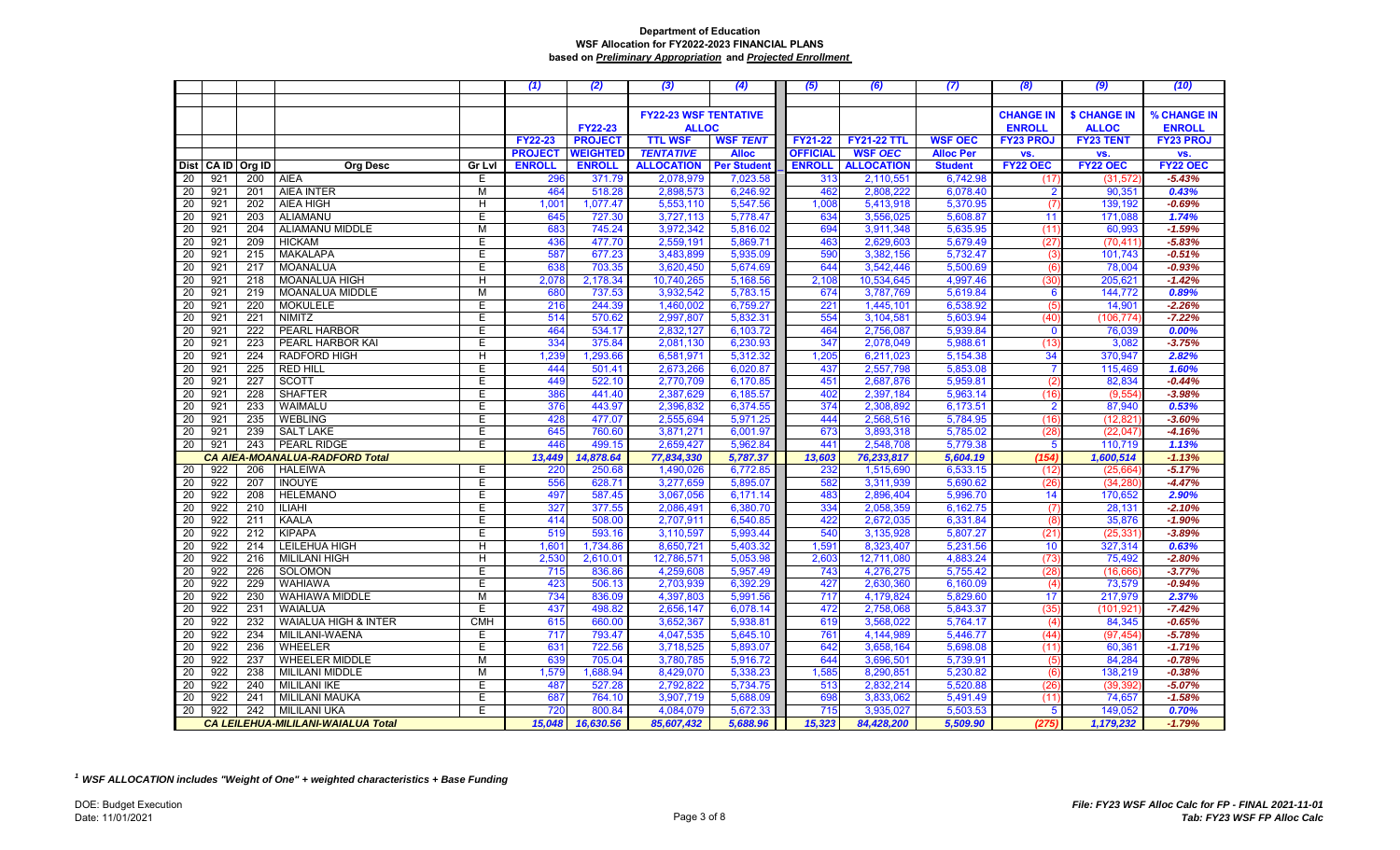|    |            |        |                                    |            | (1)             | (2)             | (3)                          | (4)                | (5)             | (6)                | (7)              | (8)                     | (9)                 | (10)             |
|----|------------|--------|------------------------------------|------------|-----------------|-----------------|------------------------------|--------------------|-----------------|--------------------|------------------|-------------------------|---------------------|------------------|
|    |            |        |                                    |            |                 |                 |                              |                    |                 |                    |                  |                         |                     |                  |
|    |            |        |                                    |            |                 |                 | <b>FY22-23 WSF TENTATIVE</b> |                    |                 |                    |                  | <b>CHANGE IN</b>        | <b>\$ CHANGE IN</b> | % CHANGE IN      |
|    |            |        |                                    |            |                 | <b>FY22-23</b>  | <b>ALLOC</b>                 |                    |                 |                    |                  | <b>ENROLL</b>           | <b>ALLOC</b>        | <b>ENROLL</b>    |
|    |            |        |                                    |            | <b>FY22-23</b>  | <b>PROJECT</b>  | <b>TTL WSF</b>               | <b>WSF TENT</b>    | <b>FY21-22</b>  | <b>FY21-22 TTL</b> | <b>WSF OEC</b>   | <b>FY23 PROJ</b>        | <b>FY23 TENT</b>    | <b>FY23 PROJ</b> |
|    |            |        |                                    |            | <b>PROJECT</b>  | <b>WEIGHTED</b> | <b>TENTATIVE</b>             | <b>Alloc</b>       | <b>OFFICIAL</b> | <b>WSF OEC</b>     | <b>Alloc Per</b> | VS.                     | VS.                 | VS.              |
|    | Dist CA ID | Org ID | <b>Org Desc</b>                    | Gr Lvl     | <b>ENROLL</b>   | <b>ENROLL</b>   | <b>ALLOCATION</b>            | <b>Per Student</b> | <b>ENROLL</b>   | <b>ALLOCATION</b>  | <b>Student</b>   | FY22 OEC                | <b>FY22 OEC</b>     | <b>FY22 OEC</b>  |
| 30 | 931        | 251    | <b>BARBERS POINT</b>               | E          | 525             | 615.71          | 3,214,373                    | 6,122.61           | 514             | 3,046,188          | 5,926.44         | 11                      | 168,185             | 2.14%            |
| 30 | 931        | 252    | <b>CAMPBELL HIGH</b>               | H          | 3,111           | 3,289.35        | 15,989,337                   | 5,139.61           | 3,075           | 15,287,510         | 4,971.55         | 36                      | 701,828             | 1.17%            |
| 30 | 931        | 253    | <b>EWA</b>                         | E          | 1,119           | 1,298.08        | 6,435,988                    | 5,751.55           | 1,079           | 6,014,712          | 5,574.34         | 40                      | 421,276             | 3.71%            |
| 30 | 931        | 254    | <b>EWA BEACH</b>                   | E          | 793             | 898.69          | 4,532,831                    | 5,716.05           | 777             | 4,307,645          | 5,543.94         | 16                      | 225,186             | 2.06%            |
| 30 | 931        | 256    | <b>IROQUOIS POINT</b>              | E          | 680             | 766.75          | 3,919,090                    | 5,763.37           | 682             | 3,810,316          | 5,586.97         | (2)                     | 108,774             | $-0.29%$         |
| 30 | 931        | 259    | <b>MAKAKILO</b>                    | E          | 486             | 556.55          | 2,931,966                    | 6,032.85           | 481             | 2,818,513          | 5,859.69         | 5                       | 113,453             | 1.04%            |
| 30 | 931        | 269    | <b>POHAKEA</b>                     | Е          | 457             | 530.92          | 2,810,370                    | 6,149.61           | 459             | 2,739,518          | 5,968.45         |                         | 70,852              | $-0.44%$         |
| 30 | 931        | 279    | <b>ILIMA INTER</b>                 | M          | 644             | 724.26          | 3,873,612                    | 6,014.92           | 647             | 3,775,427          | 5,835.28         | (2)                     | 98,185              | $-0.46%$         |
|    | 931        | 280    | <b>HOLOMUA</b>                     |            |                 |                 |                              |                    |                 |                    | 5,534.32         | (3)<br>(1)              |                     | $-0.09%$         |
| 30 | 931        |        |                                    | E(MT)      | 1,096           | 1,243.29        | 6,260,921                    | 5,712.52           | 1,097           | 6,071,152          |                  |                         | 189,769             | $-1.48%$         |
| 30 |            | 281    | KAIMILOA                           | Е          | 667             | 778.43          | 3,966,903                    | 5,947.38           | 677             | 3,900,140          | 5,760.92         | (10)                    | 66,763              |                  |
| 30 | 931        | 282    | <b>KAPOLEI</b>                     | E          | 726             | 828.41          | 4,207,324                    | 5,795.21           | 735             | 4,119,929          | 5,605.35         | (9)                     | 87,395              | $-1.22%$         |
| 30 | 931        | 286    | <b>MAUKA LANI</b>                  | E          | 590             | 674.84          | 3,490,548                    | 5,916.18           | 610             | 3,494,833          | 5,729.23         | (20)                    | (4,285)             | $-3.28%$         |
| 30 | 931        | 291    | KAPOLEI MIDDLE                     | М          | 711             | 784.03          | 4,148,558                    | 5,834.82           | 943             | 5,189,645          | 5,503.33         | (232)                   | (1,041,086)         | $-24.60%$        |
| 30 | 931        | 292    | <b>KAPOLEI HIGH</b>                | H          | 2,033           | 2,145.81        | 10,601,537                   | 5,214.73           | 2,032           | 10,252,416         | 5,045.48         | $\overline{\mathbf{1}}$ | 349,121             | 0.05%            |
| 30 | 931        | 293    | <b>HO'OKELE</b>                    | Е          | 795             | 888.31          | 4,492,499                    | 5,650.94           | 787             | 4,303,879          | 5,468.72         | 8                       | 188,620             | 1.02%            |
| 30 | 931        | 294    | <b>KEONEULA</b>                    | E          | 922             | 1,034.59        | 5,197,122                    | 5,636.79           | 926             | 5,050,723          | 5,454.34         | (4)                     | 146,399             | $-0.43%$         |
| 30 | 931        | 296    | <b>EWA MAKAI MIDDLE</b>            | M          | 1,232           | 1,344.47        | 6,796,902                    | 5,516.97           | 1,254           | 6,697,188          | 5,340.66         | (22)                    | 99.714              | $-1.75%$         |
| 30 | 931        | 297    | HONOULIULI MIDDLE                  | M          | 686             | 748.19          | 3,985,314                    | 5,809.50           | 445             | 2,694,272          | 6,054.54         | 241                     | 1,291,041           | 54.16%           |
|    |            |        | <b>CA CAMPBELL-KAPOLEI Total</b>   |            | 17,273          | 19,150.68       | 96,855,196                   | 5,607.32           | 17,220          | 93,574,005         | 5,434.03         | 53                      | 3,281,191           | 0.31%            |
| 30 | 932        | 250    | <b>AHRENS</b>                      | Е          | 1,232           | 1,469.22        | 7,226,928                    | 5,866.01           | 1,235           | 7,031,808          | 5,693.77         | (3)                     | 195,119             | $-0.24%$         |
| 30 | 932        | 255    | <b>HIGHLANDS INTER</b>             | M          | 750             | 819.93          | 4,328,358                    | 5,771.14           | 755             | 4,225,602          | 5,596.82         | (5)                     | 102,757             | $-0.66%$         |
| 30 | 932        | 260    | <b>MANANA</b>                      | Е          | <b>289</b>      | 326.04          | 1,839,981                    | 6,366.72           | 292             | 1,799,900          | 6,164.04         | (3)                     | 40,081              | $-1.03%$         |
| 30 | 932        | 264    | <b>PALISADES</b>                   | Е          | 384             | 433.37          | 2,349,274                    | 6,117.90           | 403             | 2,374,129          | 5,891.14         | (19)                    | (24, 855)           | $-4.71%$         |
| 30 | 932        | 265    | PEARL CITY                         | E          | 432             | 501.84          | 2,676,539                    | 6,195.69           | 430             | 2,585,322          | 6,012.38         | $\overline{2}$          | 91,217              | 0.47%            |
| 30 | 932        | 266    | PEARL CITY HIGH                    | H          | 1,600           | 1,688.64        | 8,449,601                    | 5,281.00           | 1,599           | 8,173,180          | 5,111.43         | $\blacktriangleleft$    | 276,421             | 0.06%            |
| 30 | 932        | 267    | PEARL CITY HIGHLANDS               | E          | 534             | 599.78          | 3,144,421                    | 5,888.43           | 538             | 3,064,159          | 5,695.46         | (4)                     | 80,262              | $-0.74%$         |
| 30 | 932        | 268    | <b>LEHUA</b>                       | E          | 268             | 322.68          | 1,842,830                    | 6,876.23           | 247             | 1,669,896          | 6,760.71         | 21                      | 172,934             | 8.50%            |
| 30 | 932        | 274    | <b>WAIPAHU</b>                     | F          | 903             | 1,151.19        | 5,789,188                    | 6,411.06           | 932             | 5,764,639          | 6,185.23         | (29)                    | 24,549              | $-3.11%$         |
| 30 | 932        | 276    | <b>HONOWAI</b>                     | E          | 625             | 746.73          | 3,834,097                    | 6,134.56           | 632             | 3,757,270          | 5,945.05         | (7)                     | 76,827              | $-1.11%$         |
| 30 | 932        | 277    | <b>WAIPAHU HIGH</b>                | H          | 2,789           | 3.081.97        | 14,963,939                   | 5,365.34           | 2.797           | 14,511,557         | 5,188.26         | (8)                     | 452,382             | $-0.29%$         |
| 30 | 932        | 278    | <b>WAIPAHU INTER</b>               | M          | 1,123           | 1,296.03        | 6,581,323                    | 5,860.48           | 1,075           | 6,126,107          | 5,698.70         | 48                      | 455,217             | 4.47%            |
| 30 | 932        | 283    | <b>KANOELANI</b>                   | E          | 751             | 844.19          | 4,290,506                    | 5,713.06           | 769             | 4,250,901          | 5,527.83         | (18)                    | 39,605              | $-2.34%$         |
| 30 | 932        | 285    | <b>MOMILANI</b>                    | E          | 412             | 449.91          | 2,429,351                    | 5,896.48           | 407             | 2,328,786          | 5,721.83         | 5                       | 100,565             | 1.23%            |
| 30 | 932        | 287    | KALEIOPUU                          | E          | 840             | 971.41          | 4,888,182                    | 5,819.26           | 852             | 4,787,363          | 5,618.97         | (12)                    | 100,819             | $-1.41%$         |
| 30 | 932        | 288    | <b>WAIAU</b>                       | Ē          | 474             | 535.21          | 2,832,785                    | 5,976.34           | 470             | 2,731,043          | 5,810.73         | $\overline{4}$          | 101,741             | 0.85%            |
| 30 | 932        | 290    | WAIKELE                            | F          | 502             | 576.19          | 3,030,665                    | 6,037.18           | 513             | 2,987,715          | 5,824.01         | (11)                    | 42,950              | $-2.14%$         |
|    |            |        | <b>CA PEARL CITY-WAIPAHU Total</b> |            | 13,908          | 15,814.32       | 80,497,968                   | 5,787.89           | 13,946          | 78,169,377         | 5,605.15         | (38)                    | 2,328,591           | $-0.27%$         |
| 30 | 933        | 257    | <b>MAILI</b>                       | E          | 68 <sup>2</sup> | 796.83          | 4,075,100                    | 5,983.99           | 685             | 3,966,628          | 5,790.70         | (4)                     | 108,472             | $-0.58%$         |
| 30 | 933        | 258    | <b>MAKAHA</b>                      | E          | 457             | 527.63          | 2,798,844                    | 6,124.39           | 465             | 2,752,334          | 5,919.00         | (8)                     | 46,511              | $-1.72%$         |
| 30 | 933        | 261    | NANAIKAPONO                        | E          | 709             | 831.33          | 4,239,620                    | 5,979.72           | 731             | 4,229,298          | 5,785.63         | (22)                    | 10.322              | $-3.01%$         |
| 30 | 933        | 262    | <b>NANAKULI EL</b>                 | E          | 353             | 410.82          | 2,246,241                    | 6,363.29           | 365             | 2,239,468          | 6,135.53         | (12)                    | 6,773               | $-3.29%$         |
| 30 | 933        | 263    | NANAKULI HI & INTER                | <b>CMH</b> | 963             | 1,069.46        | 5,590,605                    | 5,805.40           | 950             | 5,356,130          | 5,638.03         | 13                      | 234,475             | 1.37%            |
| 30 | 933        | 270    | WAIANAE                            | E          | 437             | 520.70          | 2,778,696                    | 6,358.57           | 453             | 2,777,959          | 6,132.36         | (16)                    | 737                 | $-3.53%$         |
| 30 | 933        | 271    | <b>LEIHOKU</b>                     | E          | 785             | 908.64          | 4,598,738                    | 5,858.26           | 791             | 4,482,952          | 5,667.45         | (6)                     | 115.786             | $-0.76%$         |
| 30 | 933        | 272    | <b>WAIANAE HIGH</b>                | H          | 1,874           | 2,045.27        | 10,147,580                   | 5,414.93           | 1,890           | 9,897,815          | 5,236.94         | (16)                    | 249,765             | $-0.85%$         |
| 30 | 933        | 273    | <b>WAIANAE INTER</b>               | М          | 738             | 838.85          | 4,426,808                    | 5.998.39           | 716             | 4,181,065          | 5,839.48         | 22                      | 245.743             | 3.07%            |
|    |            |        | <b>CA NANAKULI-WAIANAE Total</b>   |            | 6,997           | 7,949.53        | 40,902,231                   | 5,845.68           | 7,046           | 39,883,648         | 5,660.47         | (49)                    | 1,018,584           | $-0.70%$         |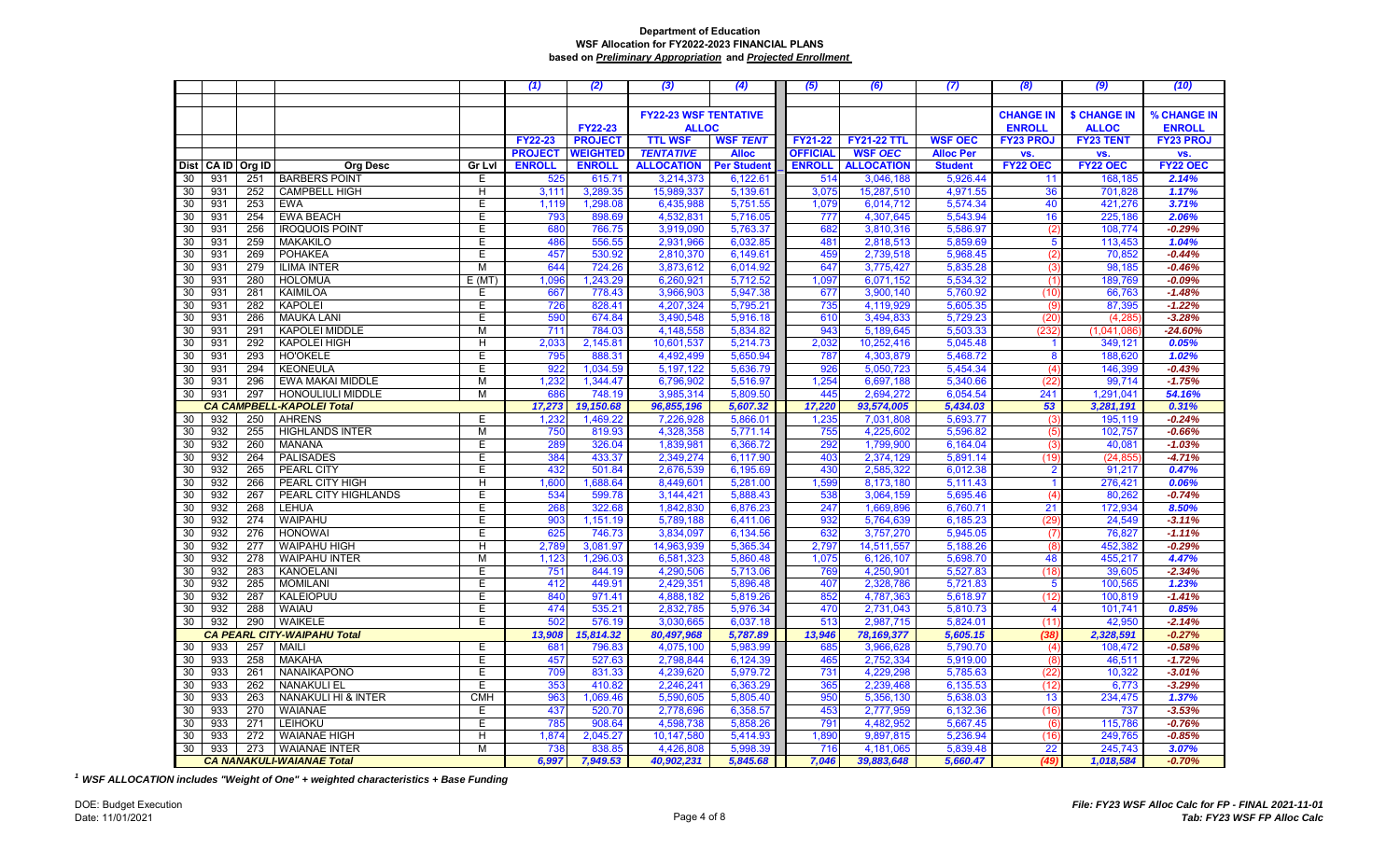|    |                                |        |                                   |               | (1)            | (2)             | (3)                           | (4)             | (5)             | (6)                | (7)              | (8)              | (9)                 | (10)             |
|----|--------------------------------|--------|-----------------------------------|---------------|----------------|-----------------|-------------------------------|-----------------|-----------------|--------------------|------------------|------------------|---------------------|------------------|
|    |                                |        |                                   |               |                |                 |                               |                 |                 |                    |                  |                  |                     |                  |
|    |                                |        |                                   |               |                |                 | <b>FY22-23 WSF TENTATIVE</b>  |                 |                 |                    |                  | <b>CHANGE IN</b> | <b>\$ CHANGE IN</b> | % CHANGE IN      |
|    |                                |        |                                   |               |                | <b>FY22-23</b>  | <b>ALLOC</b>                  |                 |                 |                    |                  | <b>ENROLL</b>    | <b>ALLOC</b>        | <b>ENROLL</b>    |
|    |                                |        |                                   |               | <b>FY22-23</b> | <b>PROJECT</b>  | <b>TTL WSF</b>                | <b>WSF TENT</b> | <b>FY21-22</b>  | <b>FY21-22 TTL</b> | <b>WSF OEC</b>   | <b>FY23 PROJ</b> | <b>FY23 TENT</b>    | <b>FY23 PROJ</b> |
|    |                                |        |                                   |               | <b>PROJECT</b> | <b>WEIGHTED</b> | <b>TENTATIVE</b>              | <b>Alloc</b>    | <b>OFFICIAL</b> | <b>WSF OEC</b>     | <b>Alloc Per</b> | VS.              | VS.                 | VS.              |
|    | Dist CA ID                     | Org ID | <b>Org Desc</b>                   | <b>Gr Lvl</b> | <b>ENROLL</b>  | <b>ENROLL</b>   | <b>ALLOCATION</b> Per Student |                 | <b>ENROLL</b>   | <b>ALLOCATION</b>  | <b>Student</b>   | <b>FY22 OEC</b>  | FY22 OEC            | <b>FY22 OEC</b>  |
| 40 | 941                            | 301    | <b>CASTLE HIGH</b>                | H             | 1,146          | 1,213.01        | 6,201,019                     | 5,411.01        | 1,116           | 5,861,096          | 5,251.88         | 30               | 339,923             | 2.69%            |
| 40 | 941                            | 303    | <b>HAUULA</b>                     | E.            | 370            | 426.50          | 2,323,060                     | 6,278.54        | 371             | 2,261,902          | 6,096.77         | (1)              | 61,158              | $-0.27%$         |
| 40 | 941                            | 304    | <b>HEEIA</b>                      | E.            | 373            | 423.77          | 2,305,842                     | 6,181.88        | 383             | 2,281,639          | 5,957.28         | (10)             | 24,203              | $-2.61%$         |
| 40 | 941                            | 305    | <b>KAAAWA</b>                     | E             | 115            | 128.29          | 911,343                       | 7,924.72        | 115             | 890,880            | 7,746.78         | $\mathbf 0$      | 20,463              | 0.00%            |
| 40 | 941                            | 306    | KAHALUU                           | E.            | 268            | 308.60          | 1,763,852                     | 6,581.54        | 260             | 1,671,744          | 6,429.78         | 8                | 92,109              | 3.08%            |
| 40 | 941                            | 307    | KAHUKU HI & INTER                 | <b>CMH</b>    | 1,364          | ,472.65         | 7,490,406                     | 5,491.50        | 1,353           | 7,203,301          | 5,323.95         | 11               | 287,105             | 0.81%            |
| 40 | 941                            | 313    | KANEOHE                           | E.            | 585            | 646.90          | 3,359,212                     | 5,742.24        | 587             | 3,261,788          | 5,556.71         | (2)              | 97,423              | $-0.34%$         |
| 40 | 941                            | 314    | <b>PUOHALA</b>                    | E             | 277            | 317.28          | 1,806,473                     | 6,521.56        | 279             | 1,768,380          | 6,338.28         | (2)              | 38,093              | $-0.72%$         |
| 40 | 941                            | 315    | <b>KAPUNAHALA</b>                 | E             | 466            | 520.63          | 2,760,962                     | 5,924.81        | 479             | 2,747,314          | 5,735.52         | (13)             | 13,648              | $-2.71%$         |
| 40 | 941                            | 318    | <b>KING INTER</b>                 | M             | 518            | 569.59          | 3,148,088                     | 6,077.39        | 525             | 3,094,261          | 5,893.83         | (7)              | 53,827              | $-1.33%$         |
| 40 | 941                            | 319    | LAIE                              | E.            | 639            | 729.76          | 3,746,425                     | 5,862.95        | 638             | 3,616,996          | 5,669.27         |                  | 129,429             | 0.16%            |
| 40 | 941                            | 323    | <b>PARKER</b>                     | E             | 282            | 328.88          | 1,853,860                     | 6,573.97        | 275             | 1,755,568          | 6,383.88         |                  | 98,292              | 2.55%            |
| 40 | 941                            | 325    | <b>SUNSET BEACH</b>               | E             | 385            | 429.41          | 2,331,644                     | 6,056.22        | 386             | 2,272,837          | 5,888.18         | (1)              | 58,807              | $-0.26%$         |
| 40 | 941                            | 326    | WAIAHOLE                          | E             | 109            | 124.02          | 892,011                       | 8,183.59        | 107             | 855,474            | 7,995.08         | $\overline{2}$   | 36,538              | 1.87%            |
| 40 | 941                            | 331    | KAHUKU                            | E             | 338            | 385.91          | 2,126,481                     | 6,291.37        | 336             | 2,055,205          | 6,116.68         | $\overline{2}$   | 71,277              | 0.60%            |
| 40 | 941                            | 335    | AHUIMANU                          | E             | 282            | 314.29          | 1,790,795                     | 6,350.34        | 279             | 1,722,832          | 6,175.03         | $\overline{3}$   | 67,962              | 1.08%            |
|    |                                |        | <b>CA CASTLE-KAHUKU Total</b>     |               | 7,517          | 8,339.48        | 44,811,475                    | 5,961.35        | 7,489           | 43,321,217         | 5,784.65         | 28               | 1,490,258           | 0.37%            |
| 40 | 942                            | 300    | AIKAHI                            | E             | 498            | 546.22          | 2,876,973                     | 5,777.05        | 484             | 2,730,411          | 5,641.35         | 14               | 146,562             | 2.89%            |
| 40 | 942                            | 302    | <b>ENCHANTED LAKE</b>             | E             | 287            | 318.07          | 1,807,390                     | 6,297.53        | 290             | 1,776,437          | 6,125.64         | (3)              | 30,953              | $-1.03%$         |
| 40 | 942                            | 308    | <b>KAILUA</b>                     | E.            | 324            | 371.01          | 2,052,803                     | 6,335.81        | 325             | 1,997,198          | 6,145.23         | (1)              | 55,605              | $-0.31%$         |
| 40 | 942                            | 309    | <b>KAILUA HIGH</b>                | H             | 822            | 876.68          | 4,608,602                     | 5,606.57        | 796             | 4,341,027          | 5,453.55         | 26               | 267,575             | 3.27%            |
| 40 | 942                            | 310    | <b>KAILUA INTER</b>               | M             | 696            | 749.50          | 3,998,214                     | 5,744.56        | 739             | 4,092,932          | 5,538.47         | (43)             | (94, 718)           | $-5.82%$         |
| 40 | 942                            | 311    | KAINALU                           | E             | 505            | 558.95          | 2,946,725                     | 5,835.10        | 500             | 2,814,839          | 5,629.68         | 5                | 131,885             | 1.00%            |
| 40 | 942                            | 312    | <b>KALAHEO HIGH</b>               | H.            | 832            | 862.71          | 4,546,802                     | 5,464.91        | 807             | 4,289,587          | 5,315.47         | 25               | 257,214             | 3.10%            |
| 40 | 942                            | 317    | <b>KEOLU</b>                      | F             | 120            | 138.47          | 959,142                       | 7,992.85        | 120             | 935,196            | 7,793.30         | $\mathbf{0}$     | 23,946              | 0.00%            |
| 40 | 942                            | 321    | <b>MAUNAWILI</b>                  | E             | 362            | 402.71          | 2,210,030                     | 6,105.05        | 338             | 2,016,896          | 5,967.15         | 24               | 193,134             | 7.10%            |
| 40 | 942                            | 322    | <b>MOKAPU</b>                     | E             | 804            | 907.59          | 4,583,222                     | 5,700.52        | 813             | 4,482,309          | 5,513.29         | (9)              | 100,913             | $-1.11%$         |
| 40 | 942                            | 324    | <b>POPE</b>                       | E.            | 193            | 223.55          | 1,360,704                     | 7,050.28        | 194             | 1,326,937          | 6,839.88         | (1)              | 33,766              | $-0.52%$         |
| 40 | 942                            | 327    | <b>WAIMANALO ELEM &amp; INTER</b> | <b>CEM</b>    | 370            | 432.12          | 2,559,922                     | 6,918.71        | 371             | 2,492,320          | 6,717.84         | (1)              | 67,602              | $-0.27%$         |
| 40 | 942<br>330<br>KAELEPULU        |        |                                   | E             | 182            | 199.40          | 1,248,390                     | 6,859.29        | 188             | 1,239,476          | 6,592.96         | (6               | 8,914               | $-3.19%$         |
|    | <b>CA KAILUA-KALAHEO Total</b> |        |                                   |               | 5,995          | 6,586.97        | 35,758,917                    | 5,964.79        | 5,965           | 34,535,566         | 5,789.70         | 30               | 1,223,351           | 0.50%            |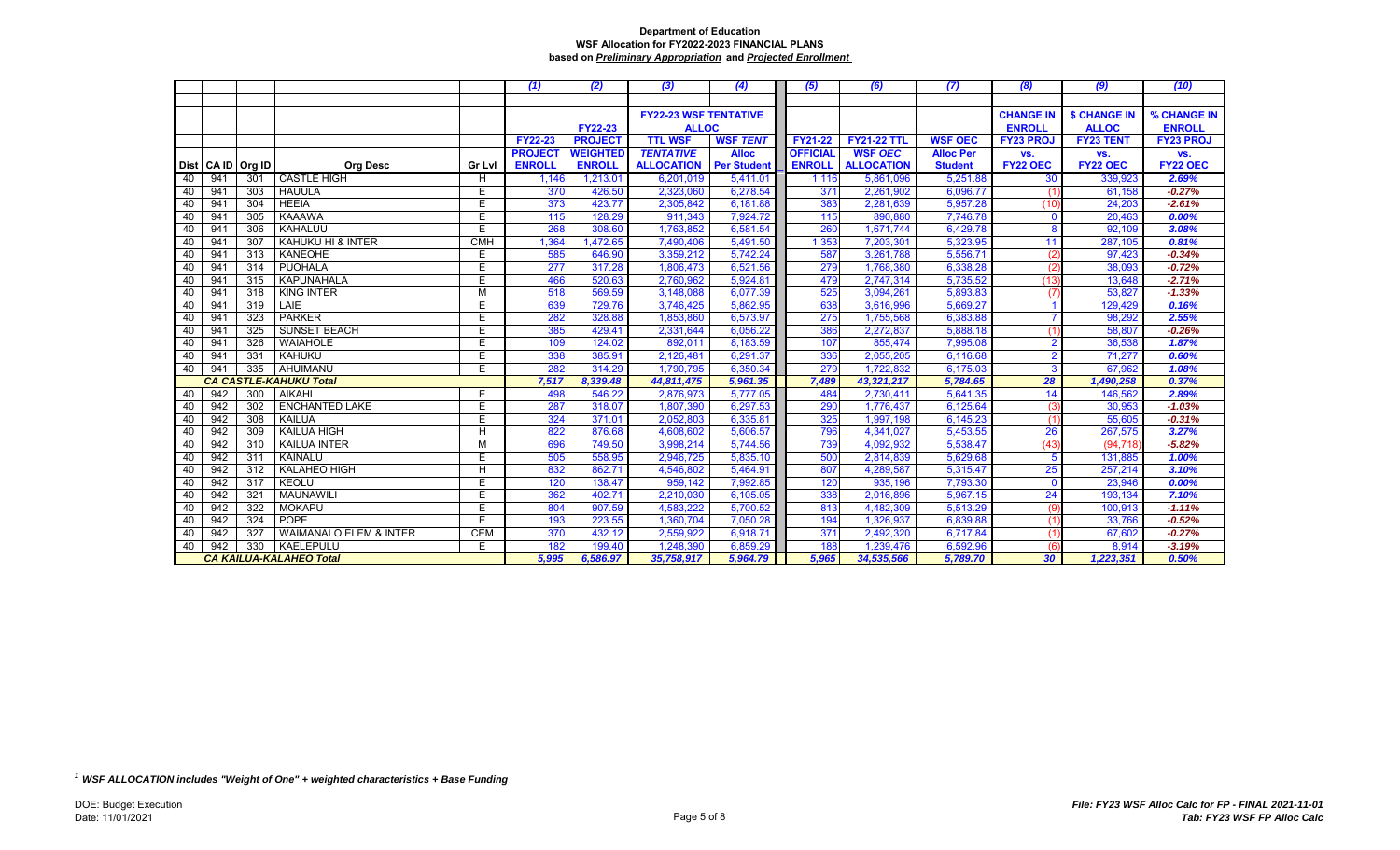|          |            |            |                                             |                | (1)            | (2)              | (3)                          | (4)                  | (5)             | (6)                    | (7)                  | (8)                     | (9)                 | (10)             |
|----------|------------|------------|---------------------------------------------|----------------|----------------|------------------|------------------------------|----------------------|-----------------|------------------------|----------------------|-------------------------|---------------------|------------------|
|          |            |            |                                             |                |                |                  |                              |                      |                 |                        |                      |                         |                     |                  |
|          |            |            |                                             |                |                |                  | <b>FY22-23 WSF TENTATIVE</b> |                      |                 |                        |                      | <b>CHANGE IN</b>        | <b>\$ CHANGE IN</b> | % CHANGE IN      |
|          |            |            |                                             |                |                | <b>FY22-23</b>   | <b>ALLOC</b>                 |                      |                 |                        |                      | <b>ENROLL</b>           | <b>ALLOC</b>        | <b>ENROLL</b>    |
|          |            |            |                                             |                | <b>FY22-23</b> | <b>PROJECT</b>   | <b>TTL WSF</b>               | <b>WSF TENT</b>      | <b>FY21-22</b>  | <b>FY21-22 TTL</b>     | <b>WSF OEC</b>       | <b>FY23 PROJ</b>        | <b>FY23 TENT</b>    | <b>FY23 PROJ</b> |
|          |            |            |                                             |                | <b>PROJECT</b> | WEIGHTED         | <b>TENTATIVE</b>             | <b>Alloc</b>         | <b>OFFICIAL</b> | <b>WSF OEC</b>         | <b>Alloc Per</b>     | VS.                     | VS.                 | VS.              |
|          | Dist CAID  | Org ID     | <b>Org Desc</b>                             | <b>Gr Lvl</b>  | <b>ENROLL</b>  | <b>ENROLL</b>    | <b>ALLOCATION</b>            | <b>Per Student</b>   | <b>ENROLL</b>   | <b>ALLOCATION</b>      | <b>Student</b>       | FY22 OEC                | <b>FY22 OEC</b>     | <b>FY22 OEC</b>  |
| 50       | 951        | 351        | DE SILVA                                    | E.             | 467            | 521.57           | 2,765,377                    | 5,921.58             | 464             | 2,659,792              | 5,732.31             | 3                       | 105,585             | 0.65%            |
| 50       | 951        | 352        | <b>HAAHEO</b>                               | E              | 177            | 203.19           | 1,264,791                    | 7,145.71             | 179             | 1,239,389              | 6,923.96             | (2)                     | 25,401              | $-1.12%$         |
| 50       | 951        | 355        | <b>HILO HIGH</b>                            | H              | 1,378          | 1,500.83         | 7,549,871                    | 5,478.86             | 1,322           | 7,007,272              | 5,300.51             | 56                      | 542,598             | 4.24%            |
| 50       | 951        | 356        | <b>HILO INTER</b>                           | M              | 500            | 565.78           | 3,132,096                    | 6,264.19             | 523             | 3,152,642              | 6,028.00             | (23)                    | (20, 546)           | $-4.40%$         |
| 50       | 951        | 357        | <b>HILO UNION</b>                           | E              | 439            | 521.39           | 2,770,999                    | 6,312.07             | 416             | 2,551,457              | 6,133.31             | 23                      | 219,542             | 5.53%            |
| 50       | 951        | 365        | KALANIANAOLE ELEM & INTER                   | <b>CEM</b>     | 268            | 329.66           | 2,092,678                    | 7,808.50             | 275             | 2,070,119              | 7,527.71             | (7)                     | 22,559              | $-2.55%$         |
| 50       | 951        | 367        | <b>KAPIOLANI</b>                            | E              | 397            | 479.17           | 2,582,893                    | 6,506.03             | 397             | 2,498,088              | 6,292.41             | $\mathbf 0$             | 84,805              | 0.00%            |
| 50       | 951        | 369        | <b>KAUMANA</b>                              | $\overline{E}$ | 245            | 278.57           | 1,621,164                    | 6,617.00             | 242             | 1,554,858              | 6,425.03             | $\overline{3}$          | 66,305              | 1.24%            |
| 50       | 951        | 372        | <b>KEAUKAHA</b>                             | E              | 374            | 431.33           | 2,340,799                    | 6,258.82             | 385             | 2,335,014              | 6,064.97             | (11)                    | 5,785               | $-2.86%$         |
| 50       | 951        | 384        | <b>WAIAKEA</b>                              | E              | 782            | 911.64           | 4,608,740                    | 5,893.53             | 813             | 4,610,762              | 5,671.29             | (31)                    | (2,022)             | $-3.81%$         |
| 50       | 951        | 385        | <b>WAIAKEA INTER</b>                        | M              | 809            | 904.87           | 4,725,794                    | 5,841.53             | 799             | 4,519,611              | 5,656.58             | 10                      | 206,183             | 1.25%            |
| 50       | 951        | 386        | WAIAKEAWAENA                                | Е              | 680            | 784.83           | 4,007,837                    | 5,893.88             | 696             | 3,957,942              | 5,686.70             | (16)                    | 49,894              | $-2.30%$         |
| 50       | 951        | 389        | <b>WAIAKEA HIGH</b>                         | H              | 1,304          | 1,392.62         | 7,044,998                    | 5,402.61             | 1,266           | 6,613,259              | 5,223.74             | 38                      | 431,739             | 3.00%            |
|          | CA HII     |            | <b>O-WAIAKEA Total</b>                      |                | 7,820          | 8,825.45         | 46,508,036                   | 5,947.32             | 7,777           | 44,770,207             | 5,756.75             | 43                      | 1,737,829           | 0.55%            |
| 50       | 952        | 353        | <b>KEAAU II</b>                             | E              | 818            | 979.12           | 4,926,053                    | 6,022.07             | 856             | 4,967,695              | 5,803.38             | (38)                    | (41, 642)           | $-4.44%$         |
| 50       | 952        | 354        | <b>KEAAU HIGH</b>                           | H              | 1,115          | 1,238.62         | 6,322,475                    | 5,670.38             | 1,093           | 5,992,782              | 5,482.87             | 22                      | 329,693             | 2.01%            |
| 50       | 952        | 368        | KAU HI & PAHALA ELEM                        | K12            | 560            | 656.22           | 3,873,362                    | 6,916.72             | 551             | 3,710,557              | 6,734.22             | 9                       | 162,805             | 1.63%            |
| 50       | 952        | 370        | <b>KEAAU MIDDLE</b>                         | M              | 695            | 806.00           | 4,253,725                    | 6,120.47             | 701             | 4,146,465              | 5,915.07             | (6)                     | 107,261             | $-0.86%$         |
| 50       | 952        | 379        | MT. VIEW                                    | E              | 484            | 577.58           | 3,031,846                    | 6,264.14             | 472             | 2,876,473              | 6,094.22             | 12                      | 155,373             | 2.54%            |
| 50       | 952        | 380        | NAALEHU                                     | E              | 395            | 486.92           | 2,624,286                    | 6,643.76             | 394             | 2,542,345              | 6,452.65             | $\overline{1}$          | 81,941              | 0.25%            |
| 50       | 952        | 381        | PAHOA                                       | Ē              | 372            | 443.02           | 2,386,800                    | 6,416.13             | 363             | 2,270,259              | 6,254.16             | 9                       | 116,541             | 2.48%            |
| 50       | 952        | 383        | PAHOA HI & INTER                            | <b>CMH</b>     | 743            | 843.65           | 4,522,710                    | 6,087.09             | 713             | 4,223,258              | 5,923.22             | 30                      | 299,452             | 4.21%            |
| 50       | 952        | 391        | <b>KEONEPOKO</b>                            | Е              | 597            | 709.32           | 3,665,011                    | 6,139.05             | 587             | 3,491,010              | 5,947.21             | 10                      | 174,001             | 1.70%            |
|          |            |            | CA KAU-KEAAU-PAHOA Total                    |                | 5,779          | 6,740.45         | 35,606,267                   | 6,161.32             | 5,730           | 34,220,844             | 5,972.22             | 49                      | 1,385,424           | 0.86%            |
| 50       | 953<br>953 | 358<br>359 | <b>HOLUALOA</b><br><b>HONAUNAU</b>          | Е<br>E         | 454<br>149     | 539.74           | 2,864,226                    | 6,308.87             | 444<br>142      | 2,714,489              | 6,113.71<br>7,892.21 | 10<br>$\overline{7}$    | 149,736             | 2.25%<br>4.93%   |
| 50       | 953        | 360        | HONOKAA HI & INTER                          | <b>CMH</b>     | 654            | 186.80<br>721.63 | 1,193,339<br>3,941,315       | 8,008.99<br>6,026.48 | 629             | 1,120,694<br>3,689,065 | 5,864.97             | 25                      | 72,645<br>252,250   | 3.97%            |
| 50<br>50 | 953        | 361        | <b>HONOKAA</b>                              | E              | 401            | 462.88           | 2,488,264                    | 6,205.15             | 397             | 2,384,729              | 6,006.87             | $\overline{\mathbf{4}}$ | 103,535             | 1.01%            |
| 50       | 953        | 363        | <b>HOOKENA</b>                              | Ε              | 125            | 147.73           | 1,004,839                    | 8,038.71             | 123             | 968,108                | 7,870.79             | $\overline{2}$          | 36,731              | 1.63%            |
| 50       | 953        | 366        | KOHALA MIDDLE                               | M              | 152            | 173.50           | 1,278,183                    | 8,409.10             | 157             | 1,274,396              | 8,117.17             | (5)                     | 3,786               | $-3.18%$         |
| 50       | 953        | 371        | <b>KAHAKAI</b>                              | E              | 634            | 772.10           | 3,982,952                    | 6,282.26             | 660             | 4,005,794              | 6,069.38             | (26)                    | (22, 842)           | $-3.94%$         |
| 50       | 953        | 373        | <b>KOHALA HIGH</b>                          | H              | 278            | 304.59           | 1,913,384                    | 6,882.68             | 274             | 1,838,320              | 6,709.20             | $\overline{4}$          | 75,064              | 1.46%            |
| 50       | 953        | 374        | KONAWAENA HIGH                              | H              | 971            | 1,068.90         | 5,530,102                    | 5,695.27             | 923             | 5,100,084              | 5,525.55             | 48                      | 430,018             | 5.20%            |
| 50       | 953        | 375        | <b>KONAWAENA</b>                            | E              | 541            | 640.71           | 3,339,774                    | 6,173.33             | 544             | 3,245,447              | 5,965.90             | (3)                     | 94,327              | $-0.55%$         |
| 50       | 953        | 376        | <b>KONAWAENA MIDDLE</b>                     | M              | 581            | 670.34           | 3,611,028                    | 6,215.19             | 610             | 3,647,027              | 5,978.73             | (29                     | (36,000)            | $-4.75%$         |
| 50       | 953        | 378        | KE KULA 'O 'EHUNUIKAIMALINO                 | K12            | 286            | 330.71           | 2,311,107                    | 8,080.80             | 267             | 2,156,767              | 8,077.78             | 19                      | 154,341             | 7.12%            |
| 50       | 953        | 382        | PAAUILO ELEM & INTER                        | <b>CEM</b>     | 203            | 230.60           | 1,613,123                    | 7,946.42             | 202             | 1,569,547              | 7,770.04             |                         | 43,576              | 0.50%            |
| 50       | 953        | 387        | <b>WAIMEA</b>                               | E.             | 475            | 565.56           | 2,972,309                    | 6,257.49             | 478             | 2,884,079              | 6,033.64             | (3)                     | 88,230              | $-0.63%$         |
| 50       | 953        | 388        | KEALAKEHE                                   | E.             | 813            | 994.03           | 5,047,299                    | 6,208.24             | 821             | 4,924,466              | 5,998.13             | (8)                     | 122,833             | $-0.97%$         |
| 50       | 953        | 390        | <b>KEALAKEHE INTER</b>                      | M              | 630            | 745.03           | 3,977,319                    | 6,313.21             | 694             | 4,194,747              | 6,044.30             | (64)                    | (217, 428)          | $-9.22%$         |
| 50       | 953        | 392        | <b>KEALAKEHE HIGH</b>                       | H              | 1,458          | 1,607.73         | 8,066,458                    | 5,532.55             | 1,357           | 7,275,013              | 5,361.10             | 101                     | 791,445             | 7.44%            |
| 50       | 953        | 393        | <b>WAIKOLOA</b>                             | <b>CEM</b>     | 734            | 870.97           | 4,654,924                    | 6,341.86             | 751             | 4,591,533              | 6,113.89             | (17)                    | 63,391              | $-2.26%$         |
| 50       | 953        | 395        | <b>KOHALA</b>                               | Е              | 353            | 417.47           | 2,277,950                    | 6.453.12             | 346             | 2,159,050              | 6,240.03             | $\overline{7}$          | 118,900             | 2.02%            |
|          |            |            | CA HONOKAA-KEALAKEHE-KOHALA-KONAWAENA Total |                | 9,892          | 11,451.02        | 62,067,894                   | 6,274.55             | 9,819           | 59,743,356             | 6,084.46             | 73                      | 2,324,537           | 0.74%            |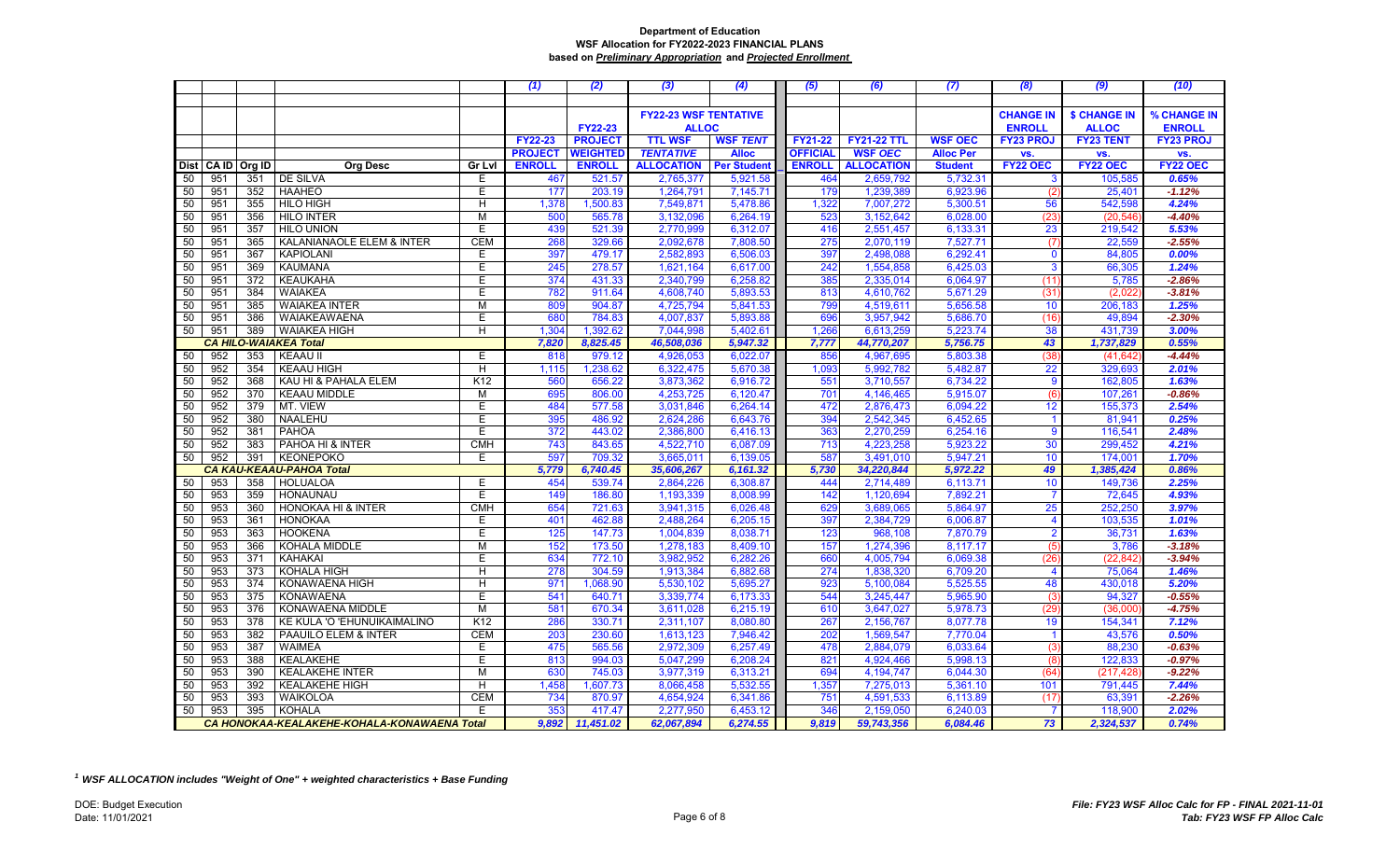|    |            |        |                                                |                 | (1)            | (2)             | (3)                          | (4)                | (5)             | (6)                | (7)              | (8)              | (9)                 | (10)             |
|----|------------|--------|------------------------------------------------|-----------------|----------------|-----------------|------------------------------|--------------------|-----------------|--------------------|------------------|------------------|---------------------|------------------|
|    |            |        |                                                |                 |                |                 |                              |                    |                 |                    |                  |                  |                     |                  |
|    |            |        |                                                |                 |                |                 | <b>FY22-23 WSF TENTATIVE</b> |                    |                 |                    |                  | <b>CHANGE IN</b> | <b>\$ CHANGE IN</b> | % CHANGE IN      |
|    |            |        |                                                |                 |                | <b>FY22-23</b>  | <b>ALLOC</b>                 |                    |                 |                    |                  | <b>ENROLL</b>    | <b>ALLOC</b>        | <b>ENROLL</b>    |
|    |            |        |                                                |                 | <b>FY22-23</b> | <b>PROJECT</b>  | <b>TTL WSF</b>               | <b>WSF TENT</b>    | <b>FY21-22</b>  | <b>FY21-22 TTL</b> | <b>WSF OEC</b>   | <b>FY23 PROJ</b> | <b>FY23 TENT</b>    | <b>FY23 PROJ</b> |
|    |            |        |                                                |                 | <b>PROJECT</b> | <b>WEIGHTED</b> | <b>TENTATIVE</b>             | <b>Alloc</b>       | <b>OFFICIAL</b> | <b>WSF OEC</b>     | <b>Alloc Per</b> | VS.              | VS.                 | VS.              |
|    | Dist CA ID | Org ID | <b>Org Desc</b>                                | <b>Gr Lvl</b>   | <b>ENROLL</b>  | <b>ENROLL</b>   | <b>ALLOCATION</b>            | <b>Per Student</b> | <b>ENROLL</b>   | <b>ALLOCATION</b>  | <b>Student</b>   | <b>FY22 OEC</b>  | FY22 OEC            | FY22 OEC         |
| 60 | 961        | 400    | <b>BALDWIN HIGH</b>                            | H               | 1,368          | 1,482.12        | 7,463,005                    | 5,455.41           | 1,350           | 7,112,659          | 5,268.64         | 18               | 350,347             | 1.33%            |
| 60 | 961        | 401    | <b>HAIKU</b>                                   | E.              | 320            | 373.39          | 2,065,359                    | 6,454.25           | 336             | 2,084,235          | 6,203.08         | (16)             | (18, 877)           | $-4.76%$         |
| 60 | 961        | 404    | <b>IAO INTER</b>                               | M               | 785            | 884.19          | 4,622,025                    | 5,887.93           | 818             | 4,638,993          | 5,671.14         | (33)             | (16, 967)           | $-4.03%$         |
| 60 | 961        | 405    | KAHULUI                                        | E.              | 819            | 995.31          | 5,017,794                    | 6,126.73           | 849             | 5,026,432          | 5,920.41         | (30)             | (8,638)             | $-3.53%$         |
| 60 | 961        | 409    | KIHEI                                          | E.              | 722            | 875.74          | 4,442,374                    | 6,152.87           | 723             | 4,297,688          | 5,944.24         | (1)              | 144,686             | $-0.14%$         |
| 60 | 961        | 412    | <b>KULA</b>                                    | E.              | 396            | 451.22          | 2,437,422                    | 6,155.11           | 394             | 2,342,077          | 5,944.36         | $\overline{2}$   | 95,345              | 0.51%            |
| 60 | 961        | 416    | <b>LIHIKAI</b>                                 | E               | 762            | 934.17          | 4,725,369                    | 6,201.27           | 765             | 4,577,402          | 5,983.53         | (3)              | 147,967             | $-0.39%$         |
| 60 | 961        | 417    | <b>MAKAWAO</b>                                 | E.              | 515            | 594.79          | 3,113,986                    | 6,046.57           | 530             | 3,077,902          | 5,807.36         | (15)             | 36,084              | $-2.83%$         |
| 60 | 961        | 418    | <b>MAUI HIGH</b>                               | H               | 1,874          | 2,047.29        | 10,126,675                   | 5,403.78           | 2,058           | 10,677,017         | 5,188.05         | (184)            | (550, 342)          | $-8.94%$         |
| 60 | 961        | 420    | <b>KALAMA INTER</b>                            | M               | 808            | 902.33          | 4,713,649                    | 5,833.72           | 831             | 4,675,239          | 5,626.04         | (23)             | 38,410              | $-2.77%$         |
| 60 | 961        | 422    | PAIA                                           | E.              | 393            | 454.71          | 2,453,745                    | 6,243.63           | 381             | 2,309,753          | 6,062.34         | 12               | 143,993             | 3.15%            |
| 60 | 961        | 424    | <b>WAIHEE</b>                                  | E               | 570            | 670.41          | 3,465,927                    | 6,080.57           | 585             | 3,417,966          | 5,842.68         | (15)             | 47,961              | $-2.56%$         |
| 60 | 961        | 425    | WAILUKU                                        | E               | 588            | 707.19          | 3,656,440                    | 6,218.43           | 599             | 3,587,441          | 5,989.05         | (11)             | 68,999              | $-1.84%$         |
| 60 | 961        | 426    | <b>PUKALANI</b>                                | E.              | 433            | 504.36          | 2,693,638                    | 6,220.87           | 436             | 2,631,024          | 6,034.46         | (3)              | 62,614              | $-0.69%$         |
| 60 | 961        | 428    | <b>MAUI WAENA INTER</b>                        | М               | 1,097          | 1,263.65        | 6,391,502                    | 5,826.35           | 1,140           | 6,399,875          | 5,613.93         | (43)             | (8, 372)            | $-3.77%$         |
| 60 | 961        | 430    | <b>LOKELANI INTER</b>                          | м               | 485            | 553.98          | 3,059,558                    | 6,308.37           | 454             | 2,804,991          | 6,178.39         | 31               | 254,567             | 6.83%            |
| 60 | 961        | 431    | <b>KAMALII</b>                                 | E.              | 398            | 456.40          | 2,465,878                    | 6,195.67           | 409             | 2,437,740          | 5,960.25         | (11)             | 28,137              | $-2.69%$         |
| 60 | 961        | 433    | <b>POMAIKAI</b>                                | E.              | 530            | 589.64          | 3,090,238                    | 5,830.64           | 540             | 3,047,538          | 5,643.59         | (10)             | 42,700              | $-1.85%$         |
| 60 | 961        | 435    | <b>KEKAULIKE HIGH</b>                          | H               | 1,181          | 1,267.17        | 6,458,335                    | 5,468.53           | 1,167           | 6,165,174          | 5,282.93         | 14               | 293,161             | 1.20%            |
| 60 | 961        | 436    | PUU KUKUI                                      | Ë               | 659            | 748.04          | 3,839,545                    | 5,826.32           | 694             | 3,882,809          | 5,594.83         | (35)             | (43, 265)           | $-5.04%$         |
| 60 | 961        | 437    | <b>KIHEI HIGH</b>                              | H.              | 167            | 185.34          | 1,341,297                    | 8,031.72           |                 | $\Omega$           | 0.00             | 167              | 1,341,297           | 0.00%            |
|    |            |        | <b>CA BALDWIN-KEKAULIKE-MAUI Total</b>         |                 | 14,870         | 16,941.43       | 87,643,760                   | 5,894.00           | 15,059          | 85,193,954         | 5,657.34         | (189)            | 2,449,806           | $-1.26%$         |
| 60 | 962        | 402    | <b>HANA HI &amp; ELEMENTARY</b>                | K12             | 410            | 469.21          | 2,964,868                    | 7,231.38           | 384             | 2,743,760          | 7,145.21         | 26               | 221,107             | 6.77%            |
| 60 | 962        | 406    | <b>KAMEHAMEHA III</b>                          | E               | 632            | 756.54          | 3,892,533                    | 6,159.07           | 646             | 3,826,248          | 5,922.98         | (14)             | 66,285              | $-2.17%$         |
| 60 | 962        | 407    | KAUNAKAKAI                                     | E               | 270            | 310.87          | 1,776,244                    | 6,578.68           | 261             | 1,681,812          | 6,443.72         | 9                | 94,432              | 3.45%            |
| 60 | 962        | 410    | KILOHANA                                       | E.              | 79             | 93.44           | 748,082                      | 9,469.40           | 80              | 733,461            | 9,168.26         | (1)              | 14,622              | $-1.25%$         |
| 60 | 962        | 413    | <b>LAHAINA INTER</b>                           | М               | 670            | 778.33          | 4,109,205                    | 6,133.14           | 658             | 3,913,954          | 5,948.26         | 12               | 195,251             | 1.82%            |
| 60 | 962        | 414    | <b>LAHAINALUNA HIGH</b>                        | H               | 1,028          | 1,135.36        | 5,836,959                    | 5,677.98           | 1,050           | 5,746,752          | 5,473.10         | (22)             | 90,207              | $-2.10%$         |
| 60 | 962        | 415    | LANAI HI & ELEM                                | K <sub>12</sub> | 588            | 680.28          | 3,962,731                    | 6,739.34           | 576             | 3,790,998          | 6,581.59         | 12               | 171,733             | 2.08%            |
| 60 | 962        | 419    | <b>MAUNALOA</b>                                | E.              | 49             | 58.89           | 584,791                      | 11,934.51          | 46              | 555,937            | 12,085.58        | 3                | 28,855              | 6.52%            |
| 60 | 962        | 421    | <b>MOLOKAI HI</b>                              | H.              | 396            | 432.27          | 2,513,712                    | 6,347.76           | 364             | 2,278,800          | 6,260.44         | 32               | 234,911             | 8.79%            |
| 60 | 962        | 429    | NAHIENAENA                                     | E               | 664            | 802.91          | 4,102,526                    | 6,178.50           | 665             | 3,966,677          | 5,964.93         | (1)              | 135,849             | $-0.15%$         |
| 60 | 962        | 434    | <b>MOLOKAI MIDDLE</b>                          | м               | 184            | 208.76          | 1,445,435                    | 7,855.63           | 174             | 1,357,109          | 7,799.48         | 10               | 88,326              | 5.75%            |
|    |            |        | <b>CA HANA-LAHAINALUNA-LANAI-MOLOKAI Total</b> |                 | 4.970          | 5,726.86        | 31,937,087                   | 6,425.97           | 4,904           | 30,595,508         | 6,238.89         | 66               | 1,341,578           | 1.35%            |